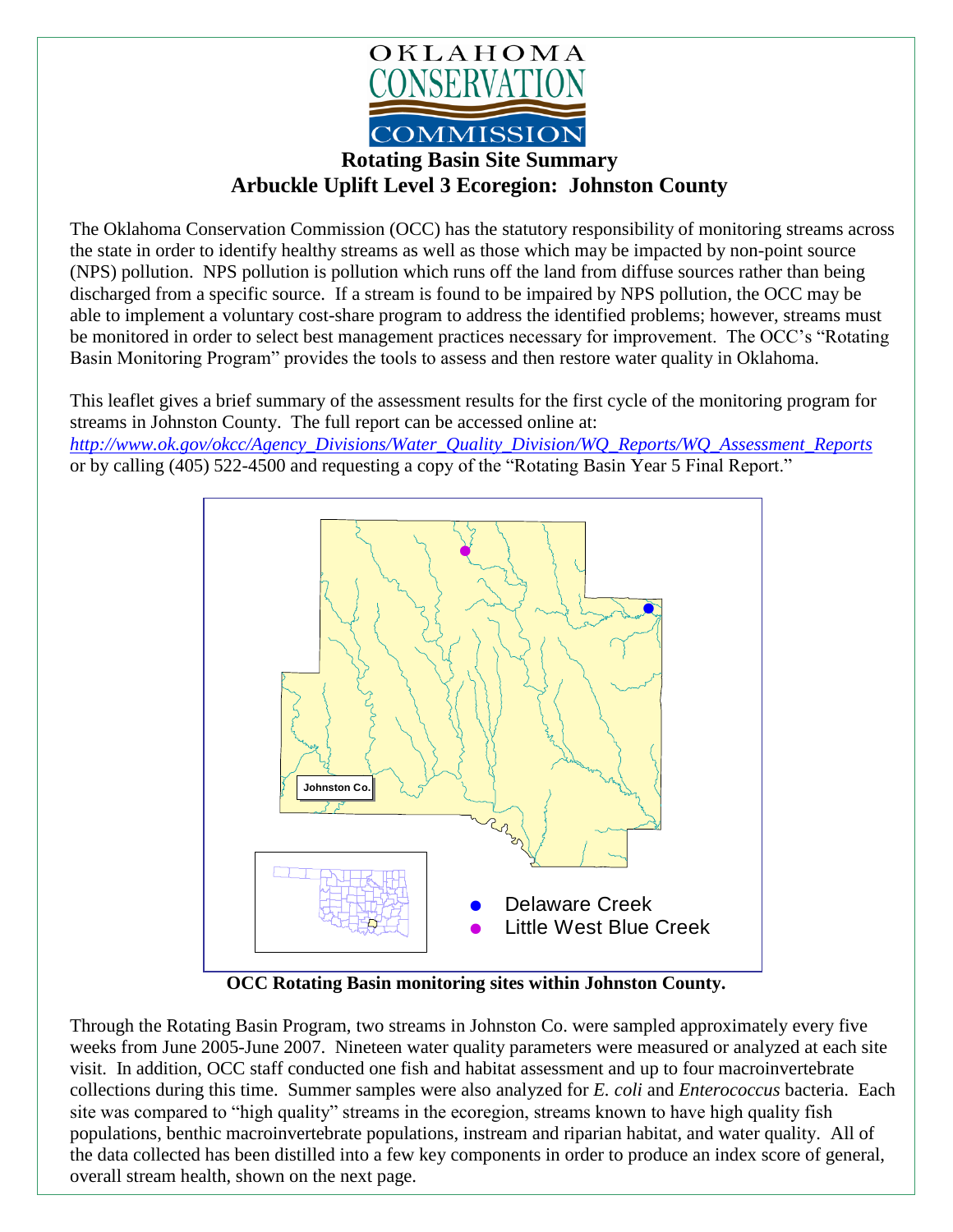**Summary of general stream health as determined by comparison to high quality streams in the Arbuckle Uplift ecoregion and by assessment using Oklahoma State Water Quality Standards†.**

| moderate<br>good<br>poor                                 | <b>Good</b>                             | <b>Moderate</b>                 |
|----------------------------------------------------------|-----------------------------------------|---------------------------------|
|                                                          | <b>Little West</b><br><b>Blue Creek</b> | <b>Delaware</b><br><b>Creek</b> |
| <b>Overall Stream Health</b>                             | 53                                      | 43                              |
| Phosphorus                                               | 5                                       | 3                               |
| Nitrogen                                                 | 5                                       | 5                               |
| Ammonia                                                  | 5                                       | 5                               |
| Dissolved Oxygen                                         | 5                                       | 5                               |
| pH                                                       | 5                                       | 5                               |
| Turbidity                                                | 5                                       | 5                               |
| Salts (chloride, sulfate, TDS)                           | 5                                       | 5                               |
| Fish                                                     | 5                                       | 5                               |
| Macroinvertebrates                                       | 5                                       | 5                               |
| Instream/Riparian Habitat                                | 5                                       | 5                               |
| Bacteria                                                 | 3                                       | $-5$                            |
| Scale of 1-5 with 5 being the best                       |                                         |                                 |
| KEY:<br>-5=impaired by state standards                   |                                         |                                 |
| 1=significantly worse than high quality sites            |                                         |                                 |
| 3=not as good as high quality sites but not impaired     |                                         |                                 |
| 5=equal to or better than high quality sites in the area |                                         |                                 |

**Little West Blue Creek (OK410600-02-0100C):** This stream is not impaired and is comparable to high quality sites within the ecoregion for all parameters except bacteria, which was slightly elevated.

**Delaware Creek (OK410400-03-0240M):** This stream is on the state's 303(d) list<sup>†</sup> as impaired for bacteria. The phosphorus levels were higher than high quality sites in the ecoregion but not significantly so. All other values were good.

*† The use of Oklahoma Water Quality Standards to assess streams and the 2008 results are described in the DEQ's 2008 Integrated Report, accessible online at http://www.deq.state.ok.us/wqdnew/305b\_303d/2008\_integrated\_report\_entire\_document.pdf*